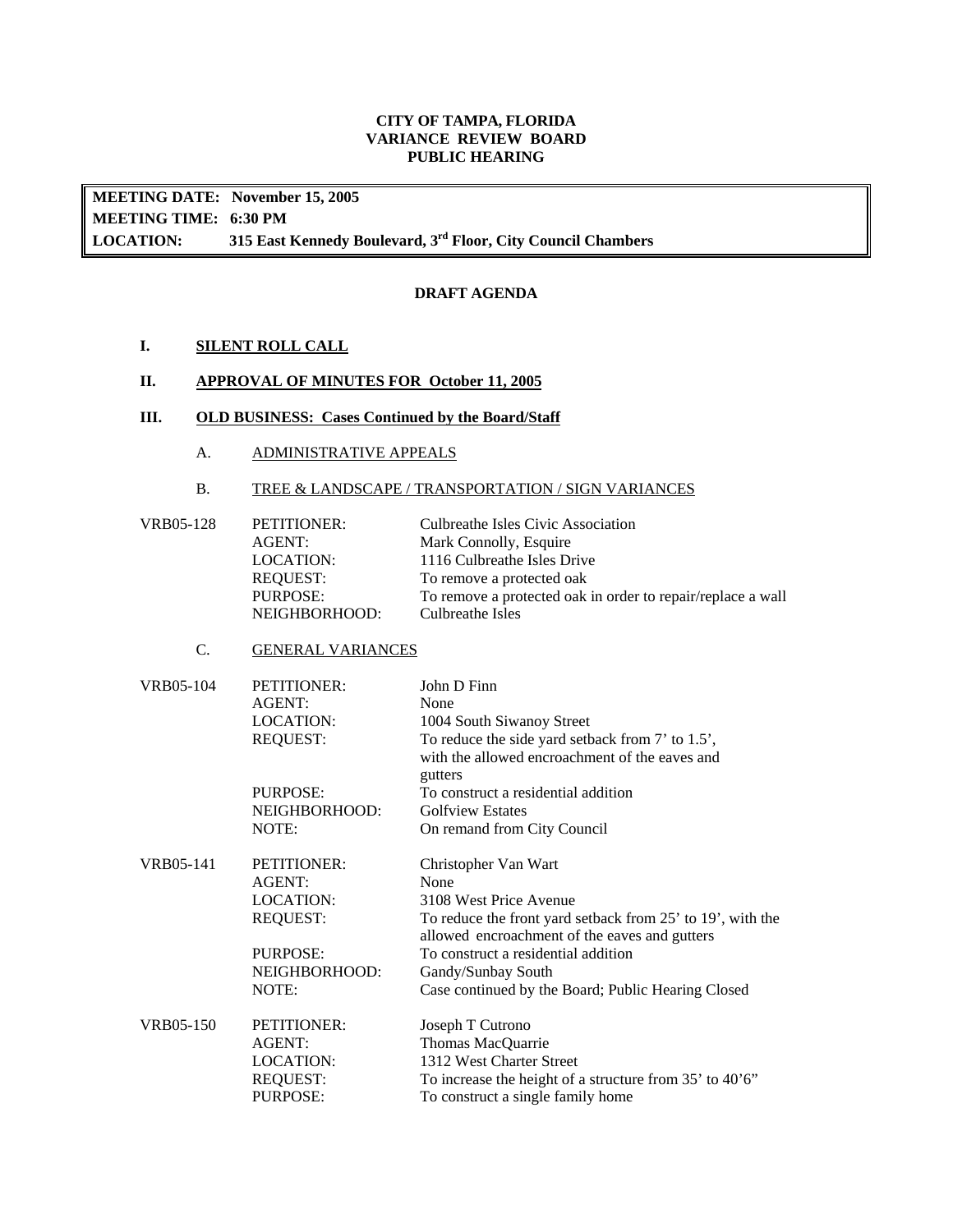|           | NEIGHBORHOOD:<br>NOTE: | None (The Marina Club)<br>Case continued by the Board; Public Hearing Closed                                |
|-----------|------------------------|-------------------------------------------------------------------------------------------------------------|
| VRB05-151 | PETITIONER:            | Michael and Kendall Wichman                                                                                 |
|           | AGENT:                 | Steve Michelini                                                                                             |
|           | LOCATION:              | 5151 West San Jose                                                                                          |
|           | <b>REQUEST:</b>        | To reduce the front yard setback from 25' to 16', with the<br>allowed encroachment of the eaves and gutters |
|           | PURPOSE:               | To construct a new single family home                                                                       |
|           | NEIGHBORHOOD:          | <b>Sunset Park</b>                                                                                          |
|           | NOTE:                  | Case continued by the Board; Public Hearing Closed                                                          |
|           |                        |                                                                                                             |

# **IV. OLD BUSINESS: Continuances and Missed Notices**

#### A. ADMINISTRATIVE APPEALS

# B. TREE & LANDSCAPE / TRANSPORTATION / SIGN VARIANCES

## C. GENERAL VARIANCES

| <b>VRB05-65</b>  | PETITIONER:<br><b>AGENT:</b><br>LOCATION:<br><b>REQUEST:</b>                                     | Roosevelt and Delorius Lester<br>None<br>3209 East Frierson Avenue<br>To reduce the front yard setback from $18'$ to $0'$ , with the<br>allowed encroachments of the eaves and gutters               |
|------------------|--------------------------------------------------------------------------------------------------|------------------------------------------------------------------------------------------------------------------------------------------------------------------------------------------------------|
|                  | <b>PURPOSE:</b><br>NEIGHBORHOOD:<br>NOTE:                                                        | To keep an existing (unpermitted) carport<br>East Tampa<br>Public hearing closed                                                                                                                     |
| <b>VRB05-110</b> | PETITIONER:<br><b>LOCATION:</b><br><b>REQUEST:</b>                                               | Scott Kelyman<br>3117 West San Jose Street<br>To reduce the side yard setback from 7' to 4' and the rear yard<br>setback from 20' to 13', with the allowed encroachment of the<br>eaves and gutters  |
|                  | PURPOSE:<br>NEIGHBORHOOD:<br>NOTE:                                                               | Construct a two-story residential addition<br>Palma Ceia<br>Public hearing closed                                                                                                                    |
| VRB05-136        | PETITIONER:<br><b>AGENT:</b><br>LOCATION:<br><b>REQUEST:</b><br><b>PURPOSE:</b><br>NEIGHBORHOOD: | Alan Dobbs<br>None<br>4520 West Woodmere Road<br>To reduce the building separation from $10'$ to $4'8''$<br>To construct an accessory structure<br><b>Beach Park</b>                                 |
| <b>VRB05-86</b>  | PETITIONER:<br><b>AGENT:</b><br><b>LOCATION:</b><br><b>REQUEST:</b>                              | Franklin Cruz<br>None<br>211 West Frances Avenue<br>To reduce the side yard setback from 7' to 3' and the rear yard<br>setback from 20' to 7', with the allowed encroachment of<br>eaves and gutters |
|                  | PURPOSE:<br>NEIGHBORHOOD:                                                                        | To construct an accessory structure greater than 750 square<br>feet<br>Tampa Heights                                                                                                                 |
| VRB05-144        | PETITIONER:                                                                                      | <b>Shawn Watkins</b>                                                                                                                                                                                 |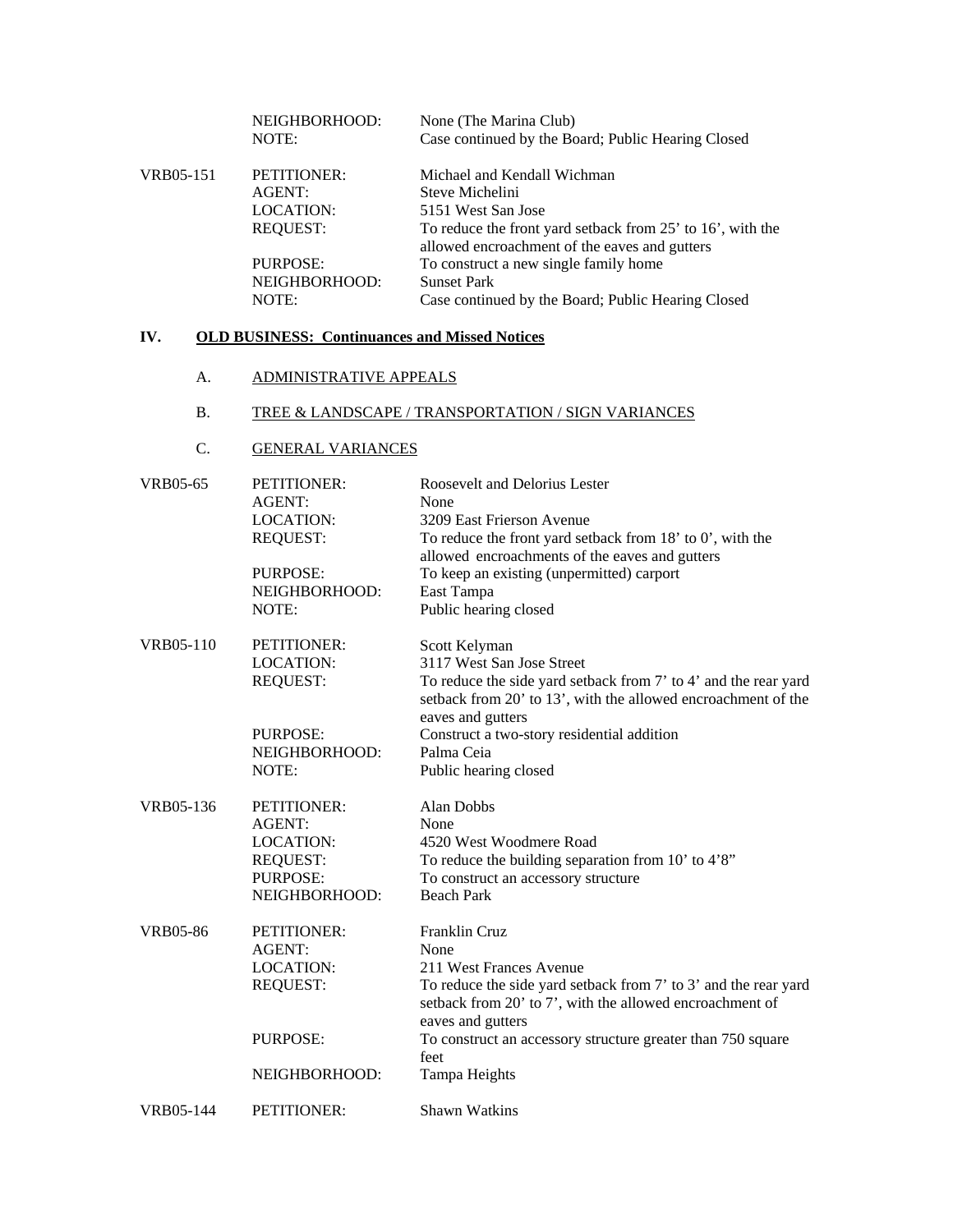|           | AGENT:                    | None                                                                                                                                                 |
|-----------|---------------------------|------------------------------------------------------------------------------------------------------------------------------------------------------|
|           | <b>LOCATION:</b>          | 6508 Julie Street                                                                                                                                    |
|           | <b>REQUEST:</b>           | To reduce the side yard setback from 7' to 3', with the allowed<br>encroachment of the eaves and gutters                                             |
|           | PURPOSE:                  | To enclose an existing carport                                                                                                                       |
|           | NEIGHBORHOOD:             | Old Seminole Heights                                                                                                                                 |
| VRB05-147 | <b>PETITIONER:</b>        | Gregory Hearing                                                                                                                                      |
|           | AGENT:                    | None                                                                                                                                                 |
|           | <b>LOCATION:</b>          | 3310 West Knights Avenue                                                                                                                             |
|           | <b>REOUEST:</b>           | To reduce the rear yard setback from 20' to 3' and the side<br>yard setback from 7' to 3', with the allowed encroachment of<br>the eaves and gutters |
|           | PURPOSE:<br>NEIGHBORHOOD: | To construct a two story accessory structure<br>Bayshore Beautiful                                                                                   |

## **IV. NEW BUSINESS**

A. ADMINISTRATIVE APPEALS

| VRB05-164 | PETITIONER:      | South Tampa Athletics, Incorporated             |
|-----------|------------------|-------------------------------------------------|
|           | AGENT:           | Kristopher E Fernandez                          |
|           | <b>LOCATION:</b> | 4921 South Lois Avenue                          |
|           | <b>REQUEST:</b>  | To appeal the denial of a parking waiver        |
|           | <b>PURPOSE:</b>  | To reduce the number of required parking spaces |
|           | NEIGHBORHOOD:    | Gandy/Sunbay South                              |
|           |                  |                                                 |

# B. TREE & LANDSCAPE / TRANSPORTATION / SIGN VARIANCES

# CI. GENERAL VARIANCES

| VRB05-142 | <b>PETITIONER:</b> | <b>Ramon Perez</b>                                                                                                                                   |
|-----------|--------------------|------------------------------------------------------------------------------------------------------------------------------------------------------|
|           | AGENT:             | None                                                                                                                                                 |
|           | LOCATION:          | 3309 West Corona Street                                                                                                                              |
|           | <b>REQUEST:</b>    | To reduce the rear yard setback from 20' to 5' and the side<br>yard setback from 7' to 3', with the allowed encroachment of<br>the eaves and gutters |
|           | <b>PURPOSE:</b>    | To construct an accessory structure greater than 900 square<br>feet                                                                                  |
|           | NEIGHBORHOOD:      | Palma Ceia                                                                                                                                           |
| VRB05-154 | PETITIONER:        | <b>Tyrus Woods</b>                                                                                                                                   |
|           | AGENT:             | Fresh Start Law Firm, Miriam L Sumter                                                                                                                |
|           | LOCATION:          | 1206 East Curtis Street                                                                                                                              |
|           | <b>REQUEST:</b>    | To reduce the side yard setback from 7' to 1', with the allowed<br>encroachment of the eaves and gutters                                             |
|           | PURPOSE:           | To create a buildable lot                                                                                                                            |
|           | NEIGHBORHOOD:      | Southeast Seminole Heights                                                                                                                           |
| VRB05-156 | PETITIONER:        | Stephen and Janis Straske                                                                                                                            |
|           | AGENT:             | John Grandoff                                                                                                                                        |
|           | LOCATION:          | 3302 West Mullen Avenue                                                                                                                              |
|           | <b>REQUEST:</b>    | To reduce the rear yard setback from 12' to 6.9', with the                                                                                           |
|           |                    | allowed encroachment of the eaves and gutters                                                                                                        |
|           | PURPOSE:           | To construct a two-car garage                                                                                                                        |
|           | NEIGHBORHOOD:      | <b>Golfview Estates</b>                                                                                                                              |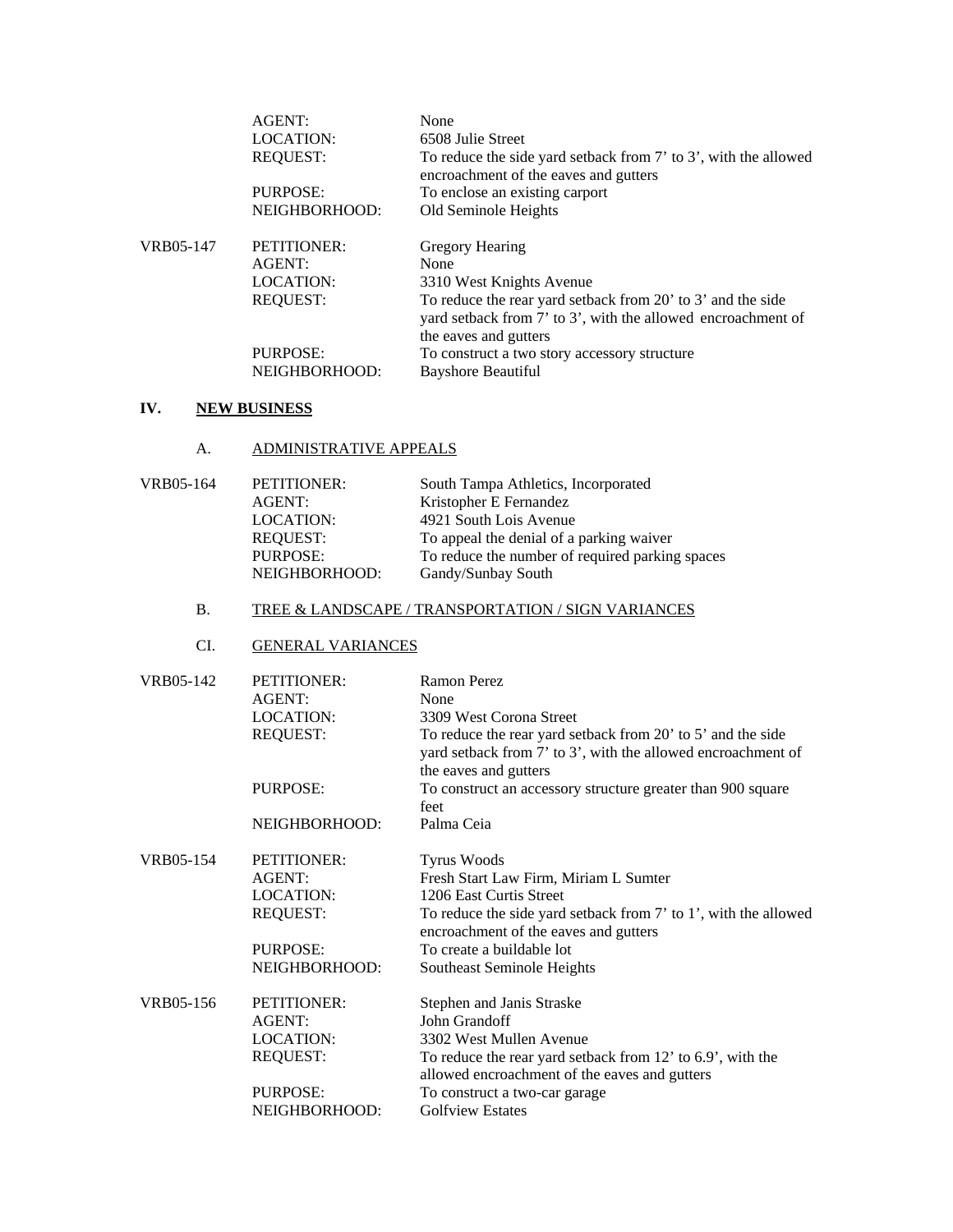| VRB05-157 | PETITIONER:<br><b>AGENT:</b><br><b>LOCATION:</b><br><b>REQUEST:</b>                              | Stephen and Vivian Kimbler<br>John Grandoff<br>1228 Roxmere Road<br>To reduce the side yard setback from 7' to 6' and the rear yard<br>setback from 12' to3', with the allowed encroachments of the                                                                                                                 |
|-----------|--------------------------------------------------------------------------------------------------|---------------------------------------------------------------------------------------------------------------------------------------------------------------------------------------------------------------------------------------------------------------------------------------------------------------------|
|           | PURPOSE:                                                                                         | eaves and gutters and the corner yard setback from 15' to 8'<br>To construct a residential addition and install a swimming<br>pool                                                                                                                                                                                  |
|           | NEIGHBORHOOD:                                                                                    | Culbreathe Bayou                                                                                                                                                                                                                                                                                                    |
| VRB05-158 | PETITIONER:<br>AGENT:<br><b>LOCATION:</b><br><b>REQUEST:</b><br>PURPOSE:                         | Ann Snow Curry<br>None<br>626 Luzon Avenue<br>To reduce the south side yard setback from 7' to 4' and the<br>north side yard setback from 7' to 5'6", with the allowed<br>encroachment of the eaves and gutters<br>To construct a single family home                                                                |
|           | NEIGHBORHOOD:                                                                                    | Davis Islands                                                                                                                                                                                                                                                                                                       |
| VRB05-159 | PETITIONER:<br>AGENT:<br><b>LOCATION:</b><br><b>REQUEST:</b><br>PURPOSE:<br>NEIGHBORHOOD:        | Alexander Awad<br>None<br>3418 West Granada Street<br>To reduce the side yard setback from 7' to 0'<br>To construct a carport addition<br>Palma Ceia Park                                                                                                                                                           |
| VRB05-160 | PETITIONER:<br><b>AGENT:</b><br><b>LOCATION:</b><br><b>REQUEST:</b><br>PURPOSE:<br>NEIGHBORHOOD: | <b>Charles English</b><br>Sabrina Sachen<br>3415 Phillips Street<br>To reduce the side yard setback from 7' to 4', with the allowed<br>encroachment of the eaves and gutters<br>To create a buildable lot<br><b>Grant Park</b>                                                                                      |
| VRB05-161 | PETITIONER:<br>AGENT:<br>LOCATION:<br><b>REQUEST:</b><br>PURPOSE:<br>NEIGHBORHOOD:               | Michelle and Ben Hill IV<br>None<br>2444 West Prospect Road<br>To increase the height of an accessory structure from 15' to<br>17'10" and to reduce the side yard setback from 7' to 1'2",<br>with the allowed encroachment of the eaves and gutters<br>To construct a residential addition<br>New Suburb Beautiful |
| VRB05-162 | PETITIONER:<br><b>AGENT:</b><br><b>LOCATION:</b><br><b>REQUEST:</b><br>PURPOSE:<br>NEIGHBORHOOD: | Steve and Kimberly Plested<br>None<br>713 East Robson Street<br>To reduce the side yard setback from $7'$ to $0'$ , with the allowed<br>encroachment of the eaves and gutters<br>To create a buildable lot<br>Old Seminole Heights                                                                                  |
| VRB05-163 | PETITIONER:<br>AGENT:<br><b>LOCATION:</b>                                                        | <b>Andrew Diaz</b><br>Englehardt, Hammer and Associates, Incorporated<br>4502 South Ferncroft Circle                                                                                                                                                                                                                |